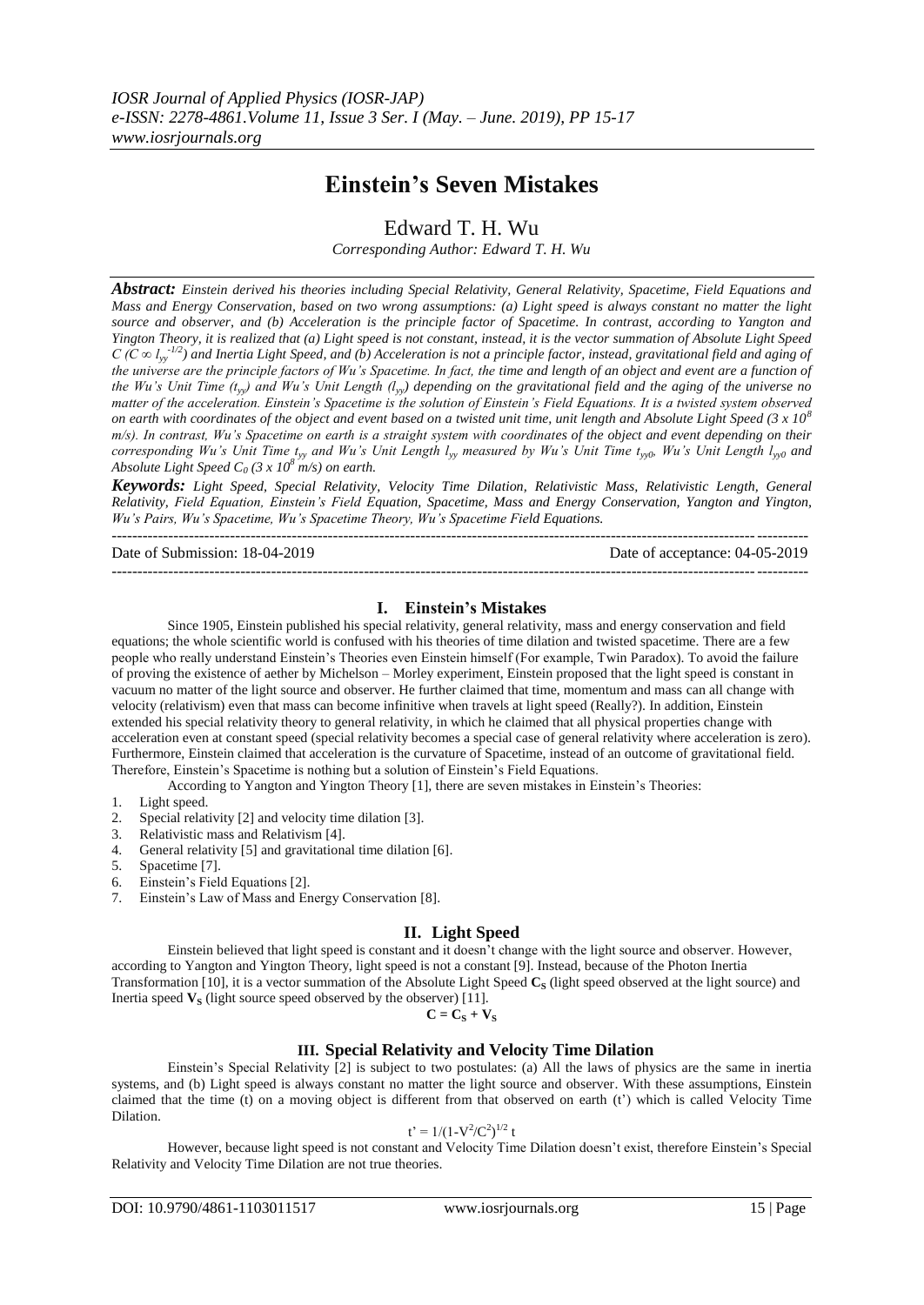## **IV. Relativistic Mass and Relativism**

According to Special Relativity, Mass, Momentum, Energy and Length of a traveling object can also change with the speed of the object when observed on earth [4]. This is called Relativism.

$$
L' = (1 - V^2/C^2)^{1/2} L
$$
  
\n
$$
M' = 1/(1 - V^2/C^2)^{1/2} M
$$
  
\n
$$
E^2 = M^2 C^4 + P^2 C^2
$$
  
\n
$$
L' = (1 - V^2/C^2)^{1/2} L
$$
  
\n
$$
M = 1
$$

However, according to Yangton and Yington Theory, Mass is measured by the amount of Wu's Unit Mass (Wu's Pair). Time is measured by the amount of Wu's Unit Time  $(t_{yy})$  and Length is measured by the amount of Wu's Unit Length  $(l_{yy})$  [12]. Also t<sub>yy</sub> is related to  $l_{yy}$  by Wu's Spacetime Theory t<sub>yy</sub> =  $\gamma l_{yy}^{3/2}$  [12], and  $l_{yy}$  is dependent on the gravitational force and the aging of the universe. Therefore, Mass, Time and Length have nothing to do with the speed of the object. Again Einstein made a mistake by taking velocity as a principle factor in physics.

## **V. General Relativity and Gravitational Time Dilation**

Einstein further extended his relativity theory to general relativity [5] and Gravitational Time Dilation [6] using acceleration (curvature of spacetime) as a principle factor. He claimed that the special relativity is only a special case of general relativity where the acceleration is zero (constant velocity). According to Yangton and Yington Theory, Time and Length are dependent on the gravitational field and the aging of the universe [12]. Because acceleration is dependent on all kinds of forces, and gravitational force is just one of the Four Basic Forces, Einstein's general relativity is true only when acceleration is caused by the gravitational force. In addition, Einstein missed totally the influence to Time and Length caused by the aging of the universe which results in the cosmological redshift, Hubble's Law and universe expansion [13] (more correctly, spacetime shrinkage or spacetime reverse expansion [14]), all because that he has absolutely no idea of Wu's Pairs and Yangton and Yington Theory in his time around 1910s.

#### **VI. Spacetime**

Einstein never really defined his spacetime [7]. In fact, Einstein's spacetime is a multiple solutions of Einstein's Field Equations [2]. In contrast, Wu's spacetime is defined by a four dimensional system based on Wu's Unit Time ( $t_{yy}$ ) and Wu's Unit Length (l<sub>yy</sub>) of Wu's Pairs at a reference point depending on the local gravitational force and aging of the universe.[x, y, z, t]( $l_{yy}$ , t<sub>yy</sub>). Because Wu's Spacetime Field Equations [15] observed on earth based on t<sub>yy0</sub> and  $l_{yy0}$  have C<sub>0</sub><sup>-4</sup> and G on the matter and energy side (right hand side) and the acceleration "a" (the curvature) on the spacetime side (left hand side) of the equations, which is similar to Einstein's Field Equation, therefore it is suggested that Einstein's Spacetime is a special case of Wu's Spacetime with reference point on earth. [x, y, z, t]( $l_{\text{vv0}}$ , t<sub>yy0</sub>)

# **VII. Einstein's Field Equations**

Although Einstein understood that acceleration should relate to the absolute light speed (on earth) by  $C_0^4$ , also the acceleration is the curvature of the spacetime based on earth, but he formulated his field equations and general relativity based on two wrong assumptions: (a) light speed is always a constant, and (b) spacetime is only dependent on the acceleration of the object (curvature of spacetime). Einstein's Field Equations [2] can be represented as follows:

$$
R_{\mu\nu} - \frac{1}{2} R g_{\mu\nu} + \Lambda g_{\mu\nu} = \frac{8\pi G}{c^4} T_{\mu\nu}
$$

In fact, spacetime is a function of Wu's Unit Time  $(t_{yy})$  and Wu's Unit Length  $(l_{yy})$  depending on the gravitational force and the aging of the universe at the reference point. Wu's Spacetime Field Equations [15] can be represented as follows:

$$
a = -\sigma \gamma^2 I_{yy}^2 G M/R^2
$$
  

$$
a = -\delta \gamma^2 C^{-4} G M/R^2
$$

Where "a" is the Amount of Normal Unit Acceleration,  $\sigma$  and  $\delta$  are constants,  $\gamma$  is Wu's Spacetime constant, G is the gravitational constant, C is the Absolute Light Speed (C  $\infty$  l<sub>yy</sub><sup>-1/2</sup>) and l<sub>yy</sub> is Wu's Unit Length at the reference point, M is the mass of the star and R is the distance from the star. The negative sign shows that the acceleration is toward the center of the star (or black hole). Because of the similarities that both G and  $C<sup>4</sup>$  are on the matter and energy side (right hand side) of the equations, Einstein's Field Equations can be considered as a special case of Wu's Spacetime Field Equations based on Wu's Unit Length  $l_{yy0}$ , Wu's Unit Time  $t_{yy0}$  and Absolute Light Speed C<sub>0</sub> observed on earth.

$$
a_0 = -\sigma \gamma^2 I_{yy0}^2 G M/R^2
$$
  

$$
a_0 = -\delta \gamma^2 C_0^{-4} G M/R^2
$$

## **VIII. Einstein's Law of Mass and Energy Conservation**

When a matter explodes it becomes a bundle of free photons escaping into the space at a constant speed of  $3 \times 10^8$ m/s. A massive energy in the magnitude of  $MC^2$  is released. This theory is proposed by Einstein [8]. The theory predicts that matter and energy is interchangeable. Additionally a huge amount of energy can be released through the transformation (nuclear reaction). Because photon is a free Wu's Pair travelling in space according to Yangton and Yington Theory, it is assumed that, during the explosion, a group of subatomic particles with mass M were first escaped into the space having kinetic energy  $\frac{1}{2}$  MC<sup>2</sup> at a light speed 3 x 10<sup>8</sup> m/s. And subsequently, Wu's Pairs were separated from the subatomic